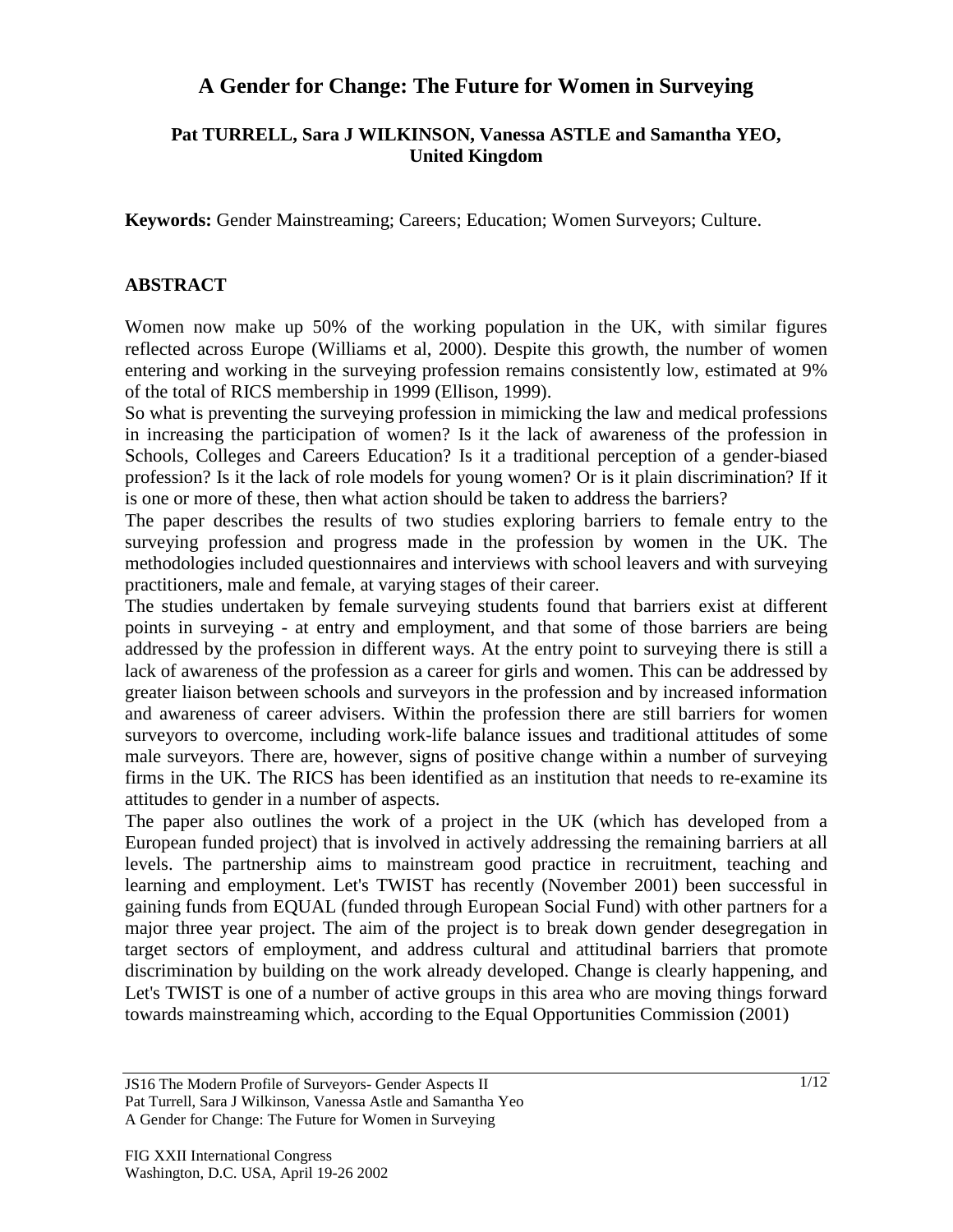"*builds equality openly and actively into policy -making processes at all levels and at all stages. It ensures that policies, programmes and actions specifically seek to achieve equality and do not put any group of people at a disadvantage*."

#### **CONTACT**

Ms Pat M. Turrell BSc MPhil FRICS and

Ms S J Wilkinson BSc MPhil FRICS School of Environment and Development Sheffield Hallam University Howard Street Sheffield South Yorkshire S1 1WB UNITED KINGDOM Tel. + 44 114 225 3216 Fax + 44 114 225 3179 E-mail: p.m.turrell@shu.ac.uk and s.j.wilkinson@shu.ac.uk Website: http//www.shu.ac.uk/sed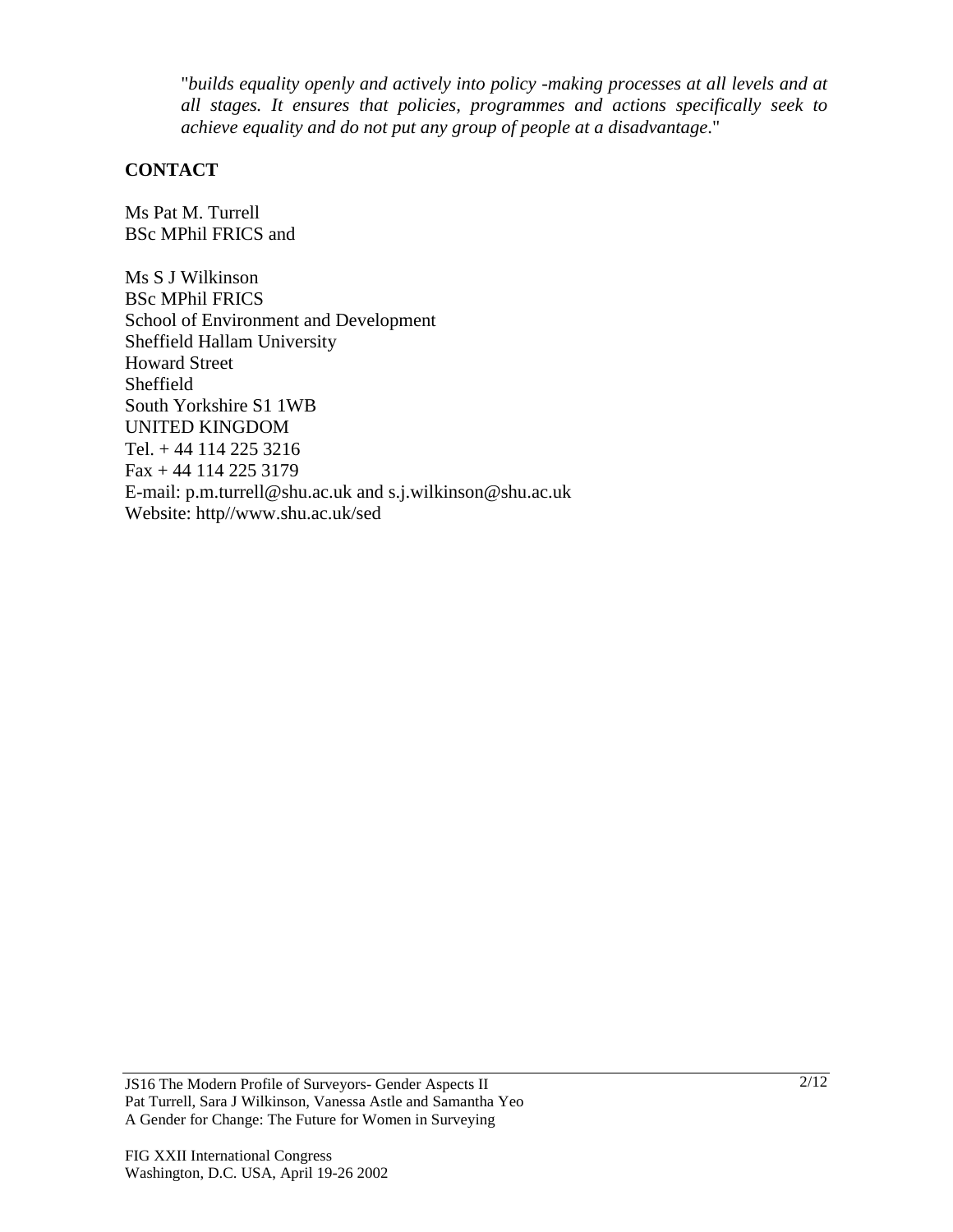## **A Gender for Change: The Future for Women in Surveying**

## **Pat TURRELL, Sara J WILKINSON, Vanessa ASTLE and Samantha YEO, United Kingdom**

## **1. INTRODUCTION**

#### **1.1 Demographic Changes, Education and Women's Work**

There has been a continuous rise in the number of women in employment since the 1950's (DfEE, 1998). An increase in women's participation and a decrease in men's means that women now make up 50% of the working population in the UK (Williams et al, 2000). A similar pattern can be seen across the European Community. However the pattern of employment is not equal across all sectors. Women represented just 7% of those within the engineering and technology occupations in 1994 in the UK, which is a mere 1% rise since 1979 (ONS, 1995) and only two-fifths of those in professional occupations (EOC, 2001). In France nearly half of the female active population are concentrated in twenty occupations out of a possible 455, with 75% concentrated in the service sector, a situation mirrored again in Austria (EC, 1997).

The number of females entering surveying degrees in the UK is well below the University Central Admissions Service (UCAS) national average of females entering higher education courses generally (54% for 98/99) (HESA, 1999). Less than one in ten students in the construction disciplines is female, yet one third of female school leavers are going to university each year (Smith, 1999). With girls outperforming boys in most subjects at GCSE level and women achieving proportionally higher degrees than men do (EOC, 1999), the surveying profession is losing out on a quality skill base.

There are over 100,000 members of the RICS worldwide with the percentage of women at approximately 11%. The population of women within the RICS has increased slightly within the last three years at a higher rate of increase (some 2%) than the previous ten years (approximately 5%) (Ellison, 1999). Other professions appear to be making progress more quickly, for instance women made up 35% of solicitors holding practising certificates in 1999 in England and Wales compared with 21% in 1989. Women comprised 53% of new entrants to the roll in 1998-99. Women comprised 46% of those called to the bar in 1999-2000 (EOC, 2001). In medicine, women comprised 34% of hospital medical staff in England in September 1999, compared with only 26% in 1989. In 1999 in England 34% of General Medical Practitioners (GPs) were female compared with only 25% in 1989 (EOC, 2001).

Progression rates however are still slow, and comparisons at higher levels still show a considerable disparity - in 1999, 82% of partners in solicitors in private practice in England and Wales were males, while women form the majority of assistant solicitors. Only 8% of practising Queen's Counsel (QCs) the leaders of the law profession in October 2000 were women. In medicine 79% of consultants (the highest grade of medical staff) were male, but as many as 95% of consultant surgeons were male. Within the surveying profession by 1999 (Ellison, 1999) only 300 female members had taken up fellowship status of the RICS.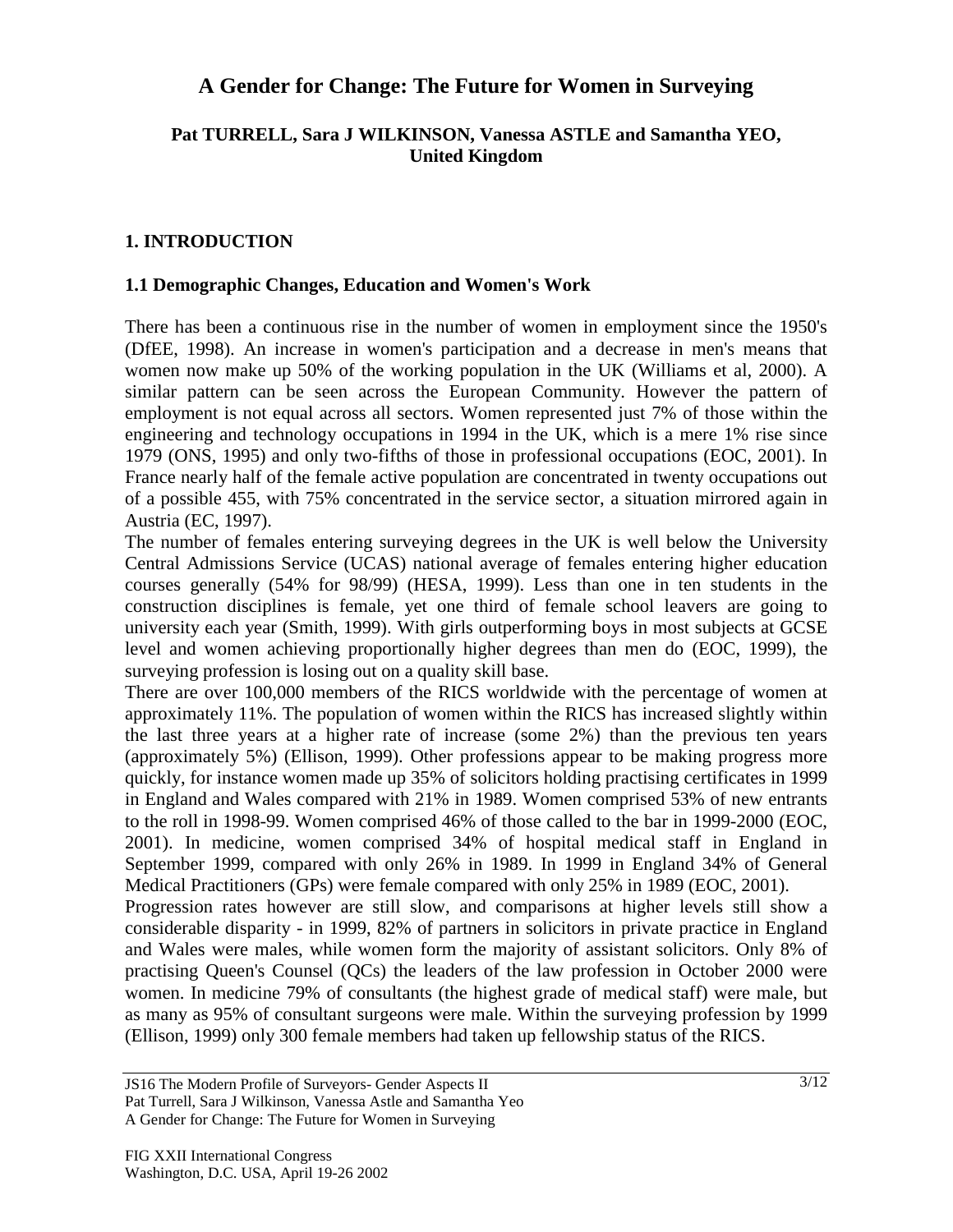In the past, women have been an under-represented group within the decision making process, and it is important that Surveyors, as key sustainability decision-makers reflect and understand the communities they work with. The increase in participation in the work place and the economy by women, together with the continuing improvement in educational attainment clearly demonstrate that their recruitment and retention is fundamental to maintaining the quality and sustainability of the surveying profession.

## **2. THE STUDIES**

The studies were undertaken by final year undergraduate female students on surveying courses, having declared a personal interest in the topic area. The introduction of the second study explained how the researcher was influenced to choose the topic.

"*Attending a seminar on the Development of the Brownfield Site conducted by a male Fellow of the RICS brought to my attention that although employment trends are changing, there is still not an equal presence of women within the workplace and in particular within the surveying profession. The speaker opened his seminar welcoming only the males and failed to acknowledge the female participants within the audience. Throughout the seminar any practical example was portrayed as 'he' with a closing comment of 'thank you gentlemen.'*

 Both studies have since been praised by chartered surveyors with an interest in the topic area, and the first study was awarded the Prout Tilbrook Dissertation Prize in 2000.

## **2.1 Study 1: Building Surveying as Career Choice**

The first study aimed to discover the reasons for the lack of women entering the career of building surveying as a career. Within the RICS of 6,653 Chartered Building Surveyors in 1999, women were only 3% (RICS, 1999). The lack of role models has been identified as a barrier to entry to construction related professions (Srivastava, 1991 and McGregor, 1999). By means of questionnaires (40) the study explored the views of a range of practising women building surveyors at various stages of their career with a response rate of 58%. The questionnaire covered the following areas:

− Why they chose building surveying as a career

The results illustrated that there was a broad range of reasons why women chose a career in building surveying. The majority of responders chose to include alternative responses to those listed in the questionnaire. The largest section of responses (43%) had observed the work of building surveyors and had found it interesting, either through work experience or through talking to other building surveyors. The second largest group (26%) said that they had transferred from a construction-related profession to building surveying. There were a number of reasons for the transfer, such as observing what building surveying involved or through talking to someone who was in the profession. It was clear that having actual contact with those in the profession had had a positive effect in encouraging entry to the profession, and had helped to counteract the negative general image of the industry (Court and Moralee, 1995)

− Importance of role models and mentors

The results indicated that role models had not been present for the majority of those entering the profession. The women commented that they did not have female role models available,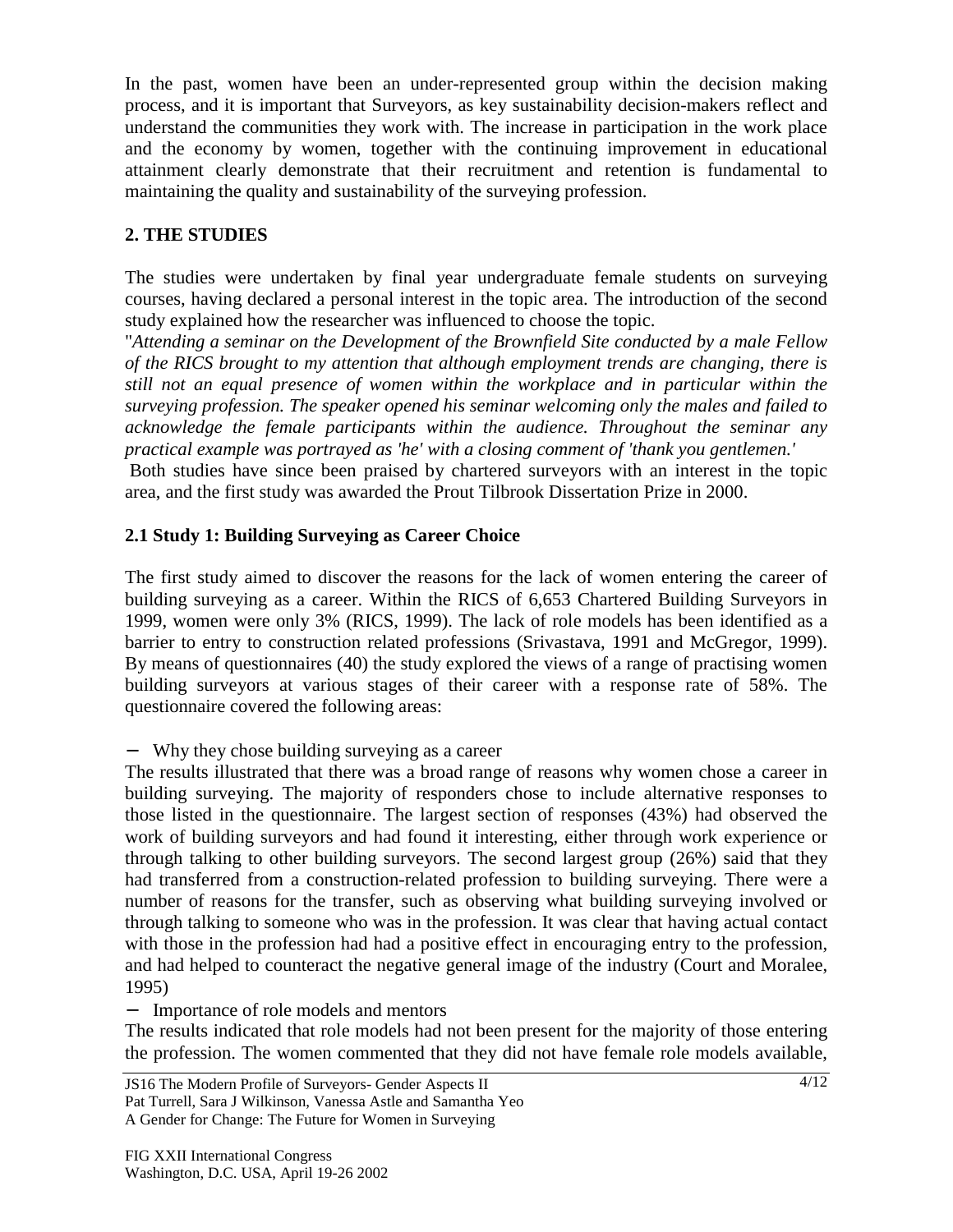but his did not deter them from entering the profession. The lack of role models and (women) mentors has previously been identified as barriers to entry to male dominated professions (Srivastava, 1991; Beattie and McDougall, 1994, Athena Project Report, 1999; EOC, 2001) However the question did not take into account the effect of positive male role models. From the previous question it was clear that existing building surveyors had some influence in attracting entrants to the profession, this would indicate some element of being a role model and influence on career decision. A later question asked about the need for support groups. There was a mixed response, with those having progressed further in their careers (as fellows of the RICS) seeing this as more important than those at an earlier stage of their careers. This may indicate that there now exists a better support structure for women entering the profession.

#### The role of Careers Adviser

The largest group (42%) of responses indicated that they did not have any career advice. The second largest group (29%) felt they had been wrongly advised or that the Careers Adviser had no knowledge of what a Building Surveyor was. Previous research undertaken for the CITB (Court and Moralee, 1995) had found that Careers Advisers and Teachers, as well as parents were the main influence on career choice. The findings might indicate a change in influence on career choice away from "Career Advisers" per se. However if Careers Advisers and teachers are not aware of the profession, this has clear implications on the numbers entering. The results support other findings that lack of knowledge of construction careers is a barrier to entry (Court and Moralee, 1995).

### − Views on how to encourage more women into the profession

The views of the responders suggest that education about the profession and marketing of the profession is the best way to encourage more women into building surveying. Promotion at school level and work experience placements for girls was seen as positive steps to promote the profession to girls. It was felt that careers education for females should begin at an early age, as the Equal Opportunities Commission (1999, p6) have confirmed.

### − Leaving the profession

This question asked if women were considering leaving the profession. The overwhelming majority (76%) was not, and stated that they were content with their occupation. The women who were considering leaving were doing so because of promotion difficulties and the "glass ceiling".

The final part of the questionnaire allowed respondents to add open comments about their experiences and views. There were some comments that add another aspect to the study, that of the male focused activities of the RICS etc. The following comments support this view:

"*Adverts sometimes / frequently male focused - reference to sports being important. Local RICS Branch events that are more likely to attract the boys."*

*"I think the RICS could help more - its not quite so bad now, but it certainly used to be full of social pages of rugby matches, golf tournaments etc. - very much members and wives approach. Even now the Rules are all written in the male gender. It sounds petty,*

JS16 The Modern Profile of Surveyors- Gender Aspects II Pat Turrell, Sara J Wilkinson, Vanessa Astle and Samantha Yeo A Gender for Change: The Future for Women in Surveying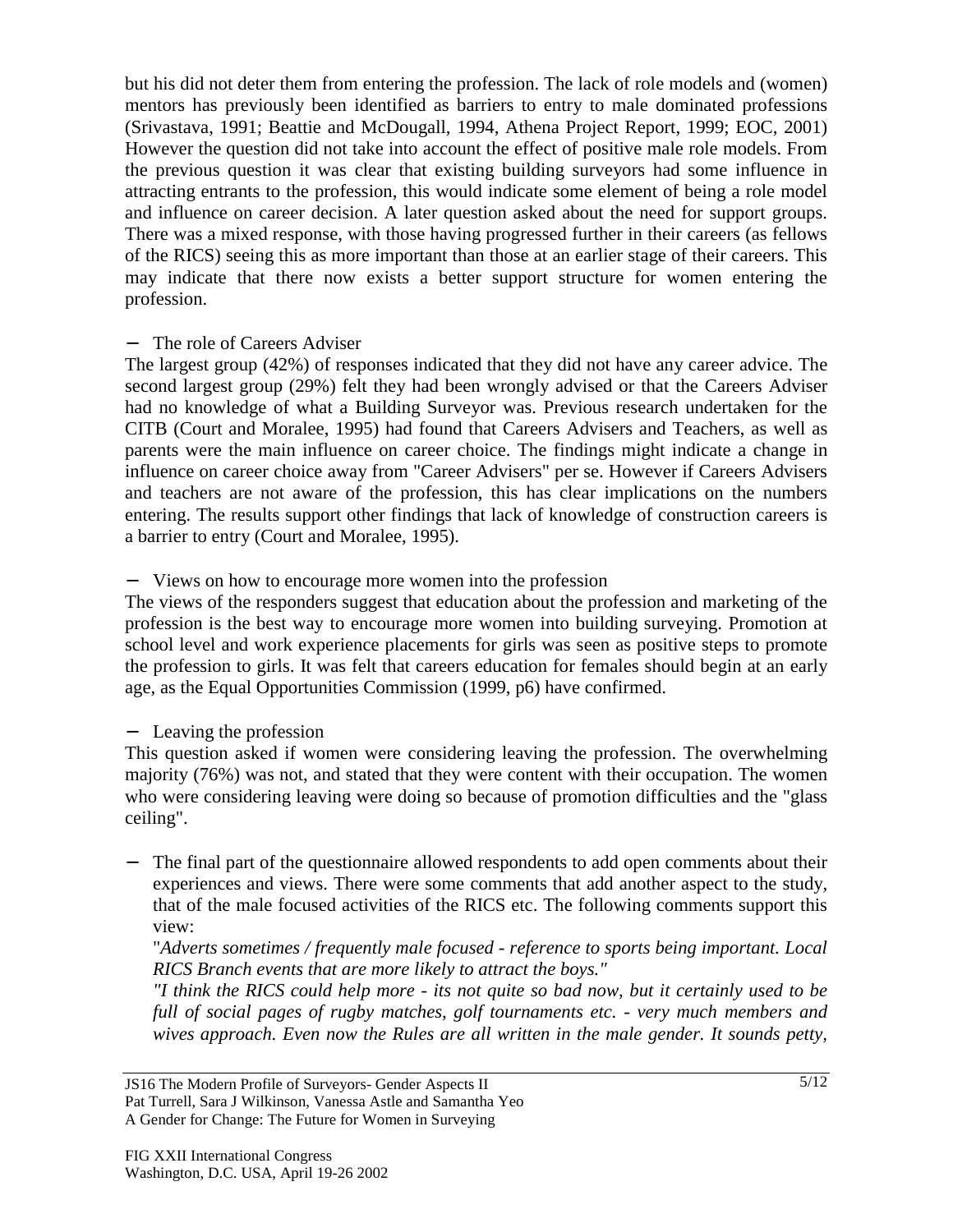*but other organisations (e.g.RIBA) manage to write their genders neutral; I think it reflects an ingrained attitude of the Institution."*

The second questionnaire (50) sought the perceptions of a group of school students between the ages of seventeen and eighteen at a school in Nottinghamshire who were considering career and university course choices. The students were chosen as they were involved in the act of applying to university, and the researcher had ties with the school and the staff, being a former student. The response rate was 78%. The questionnaires covered the following areas:

#### − Reasons for degree choice and career choice

Work experience was the highest influencing factor for the male students (37%), whilst knowing someone in the profession was the highest influencing factor for the female students (25%). Other factors that showed significance included lifetime ambition (21% male / 25% female). The least influencing factors were Careers Teacher, hobby and own research. The students exhibited a range of methods of learning about their chosen career from hearing form a relative, watching television programmes about the profession, and looking at university prospectuses.

#### − Impressions of the construction industry

A third of both male and female students believed the construction industry is an expanding industry with opportunities for a professional career, but similarly a third of both female and male students had a negative view of the industry as a career for women. There were 22% of the male students and 18% of female students who felt that the industry was "no place for women." Their general perception of the industry appears to concur with the DETR view (1998,p1) "*that the industry's poor image and less than welcoming approach is responsible for the lack of interest."*

### − The importance of role models

Almost half of the students felt it was not important to have a role model in their chosen profession, however a third felt it was important to know someone in the profession, to know how they manage their career. Perhaps there is a lack of understanding as to the meaning of role model.

### − Ways to inform students about non-traditional professions.

The questionnaire tried to establish what understanding the school students had of the role of a building surveyor. There was little evidence of understanding of the role, e.g. "*Building Surveyors look at buildings*." Over 70% of the school students had never heard of the RICS. The students themselves felt that the best ways to learn about building surveying would be through visits by building surveyors to their school. Almost two thirds of the students said they would not be deterred from entering a profession that was dominated by the opposite sex. This should be encouraging to those trying to break down the barriers.

There are a number of interesting findings from the study, some of which confirm other research, and others that appear to contradict it. It must be noted that this was a small study, and as such the generalisability of any findings to a wider context is fraught with difficulty. However having acknowledged this it is a useful snapshot of opinion.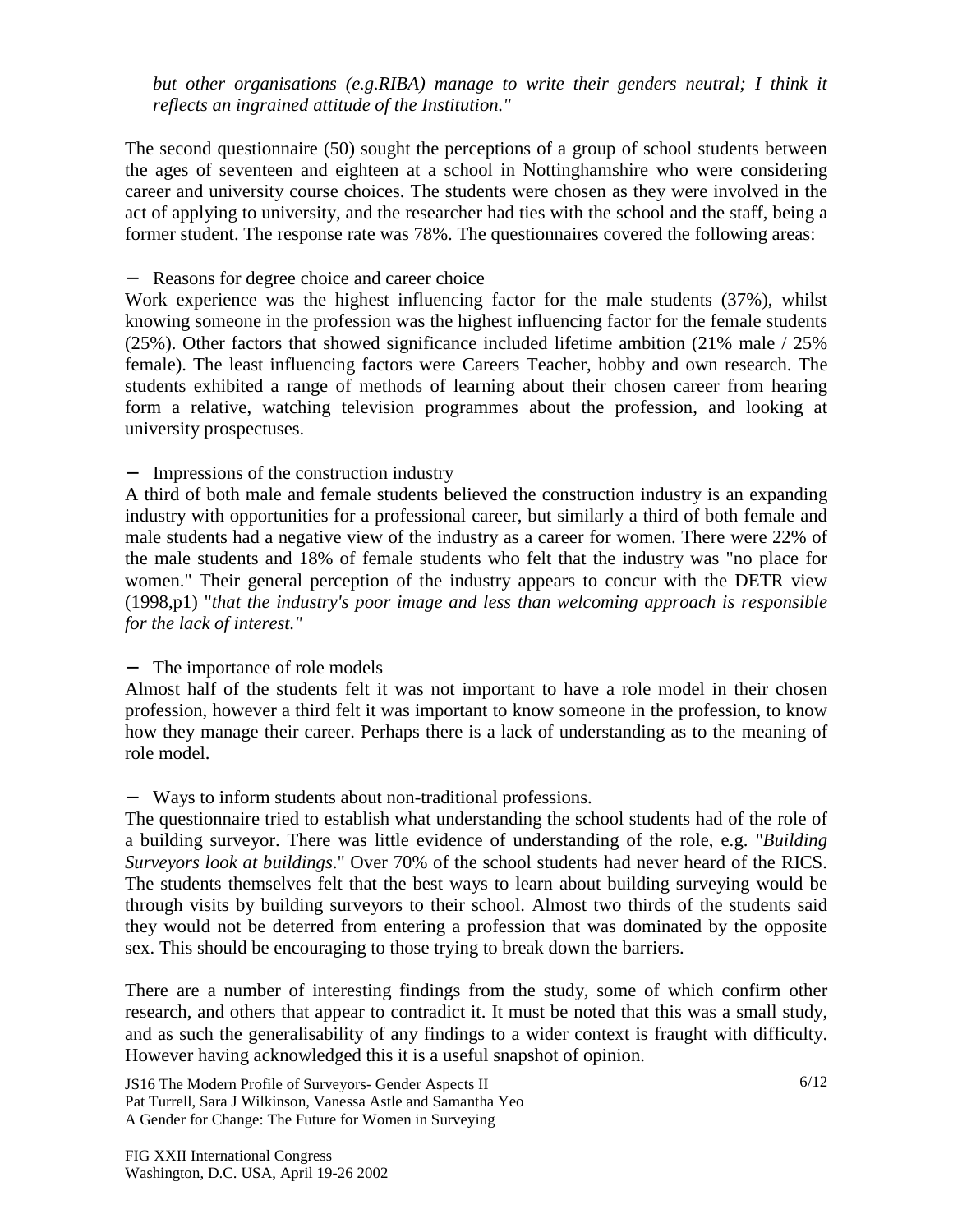## **2.2 Main Findings**

The main findings indicate how important it is for women to experience "non -traditional" professions such as building surveying and to be able to speak to someone about the profession in order to discover what building surveying is about. The current methods of promotion and marketing of the profession was not having any effect on career choices. Those women already in the profession had generally come to that choice by methods other than professional career advice. Work experience placements, liaison between schools and surveyors, and increased information were clearly seen as an effective way of informing and encouraging more women into surveying. Women in the profession did not generally view the female role model as an important influential factor, however role models of either gender were clearly influential in promotion of the profession as a positive career.

## **2.3 Study 2: The Future for Women in Surveying**

The second study aimed to discover if there are still barriers for women in a traditionally 'male' profession, to explore the concept of the 'glass ceiling' and to find out how barriers are being removed by 'good' employers. The study of women in male dominated professions has identified a number of factors that can serve to exclude and marginalise women including male and female stereotyping, lack of female role models, and work life balance issues. Ellison (1999) found that by the age of 35 there were distinct differences in the characteristics and progress made by women surveyors compared with their male colleagues. As Ellison concludes in her research, with so few women reaching senior management roles it is hardly surprising that women have a negative view of making a career in the profession. The study used a combination of questionnaires and interviews to collect data from surveyors working in private companies in the north west of England. Initial questionnaires were sent to personal contacts, and the personal contacts distributed further copies amongst their own contacts. In this way 85 surveyors received a copy of the questionnaire. Response rate within the deadline was 33% (28), with 20 from female surveyors and 8 male responses. There was a range of age and length of qualification in the responses from newly qualified through to qualification over ten years. In addition those who returned questionnaires included additional material related to the subject and expressed a clear interest in the topic area. Four interviews were carried out with Senior Managers (2 male / 2 female) from a large Property Company to further explore the topic area and gain insight on the issues concerned'.

The questionnaire covered the following issues:

#### − Barriers to women surveyors

The questionnaire identified a number of barriers taken from a literature search and asked the respondents to rate them. The barriers identified were pay discrimination on the basis of gender, age discrimination - would it be less for young women, traditional male values and dominance, lack of role models, work life balance (career breaks / childcare) issues. The male respondents rated all the barriers considerably lower than the female respondents did. The greatest barriers perceived by the male respondents were the lack of role models and work life balance issues. There was minimal recognition of pay discrimination as a barrier. This is in direct contradiction to recent findings that women continue to be paid less than 82% of the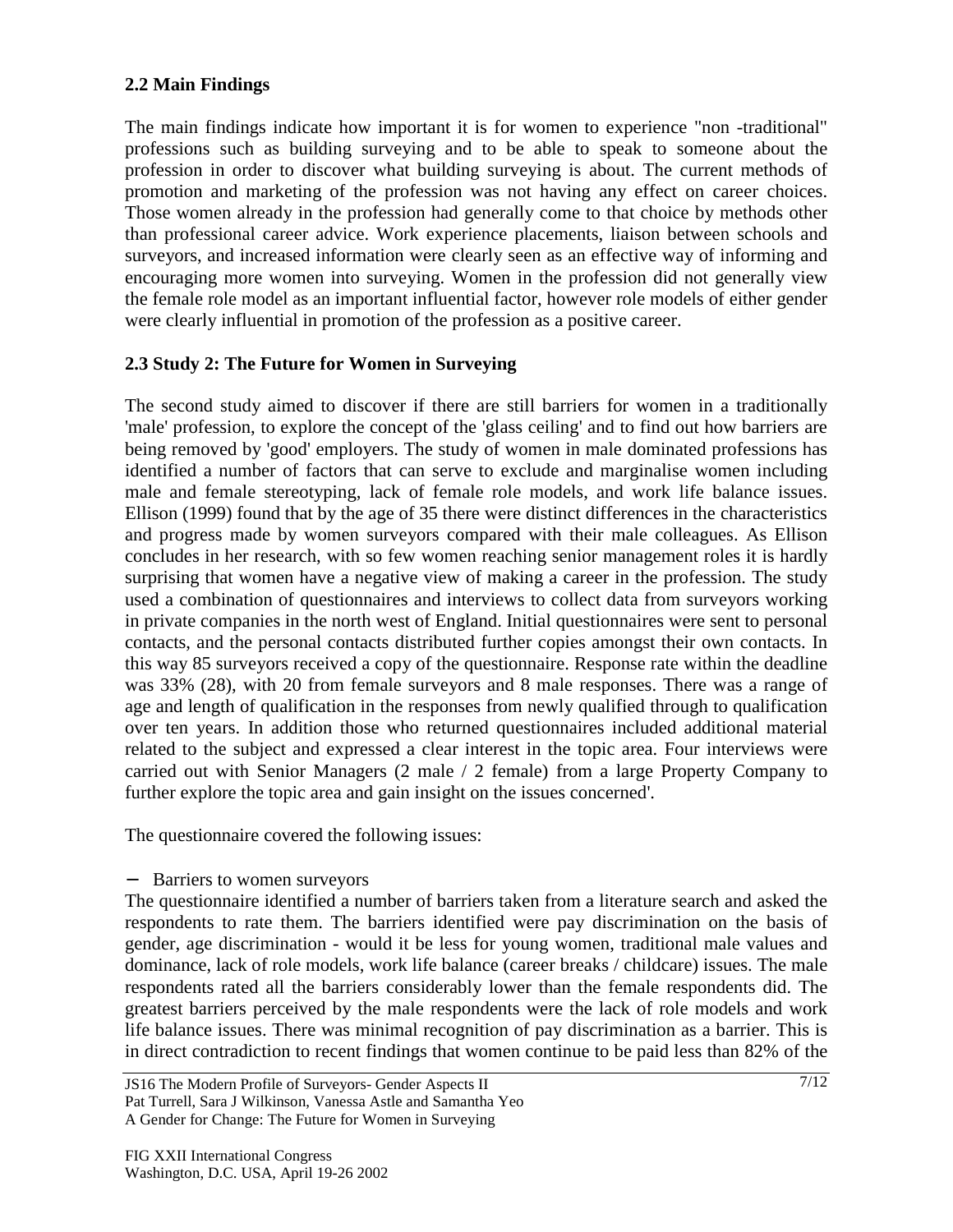average male wage (ONS, 2000) and support an EOC report (2001) that the underlying issue is employer complacency.

The greatest barrier seen by the female respondents was the lack of female role models, but the female respondents to a varying extent perceived all barriers as significant.

#### − Perceptions of gender issues in surveying

This section asked a number of open questions about equal opportunities within the firm and within the profession including equality of promotion opportunities, the challenge of male domination, under-representation of women in the future, gender specific areas of surveying, clients views of women surveyors and childcare issues. The questions allowed the respondents to express their views, but also to qualify some of the responses to the first section of the questionnaire. There was a general acknowledgement of the lack of equality in promotion, but it was perceived by a number of the males that this was due to a simple lack of numbers of women, and with the increase in entry, opportunity for promotion would equalize. Males and females see male dominance of the profession as a challenge, but a number of females did not feel it influenced their choice of profession. A section of the female sample believed that being in a minority could create advantages in their favour, "*if for example you mention a deal you are involved in, it is remembered more than if a male counterpart mentioned the same deal."* The under-representation of women was seen by the respondents to continue unless the profession can do more to attract career women from the other higher paid professions. There was a mixed response regarding the gender specific aspects of surveying. Whilst it was acknowledged that Building Surveying had the lowest number of females, some respondents believe that they are not necessarily gender specific, but others believe that women are pushed towards certain areas of work. The acceptance of female surveyors by clients was perceived by respondents to be more of an age issue, in that older 'traditional' clients found it harder to accept the word of a female surveyor. An example was given of a client unwilling to accept the authority of the female, and proceeded to clarify the instruction with a male colleague. Childcare and career progression was seen by all respondents as an issue, but many respondents recognised a change in society's view. As one male respondent said "*but in general women are still perceived as the mothers to the next generation, however many couples are finding ways to fulfil both careers."* Some younger women respondents felt they had to have more drive at an early stage in their career, "*It's a race against time in a way to manoeuvre yourself to a senior level that you can resume after taking time out for a family."*

Respondents were asked to predict the growth of female membership, and all predicted a healthy growth of females for the future.

The interviews allowed further expansion of the points raised from the questionnaires, together with a view of a company that had a high percentage of senior female surveyors, with three out of seven senior positions being held by women. The following points were extracted from the interviews:

- − Additional barrier to overcome identified in fear of redundancy cut backs were usually employees at the lower end of hierarchy - often more women.
- − Issues regarding maternity leave and childcare responsibilities were becoming to be issues for male employees, and there was concern that males need to be given such rights,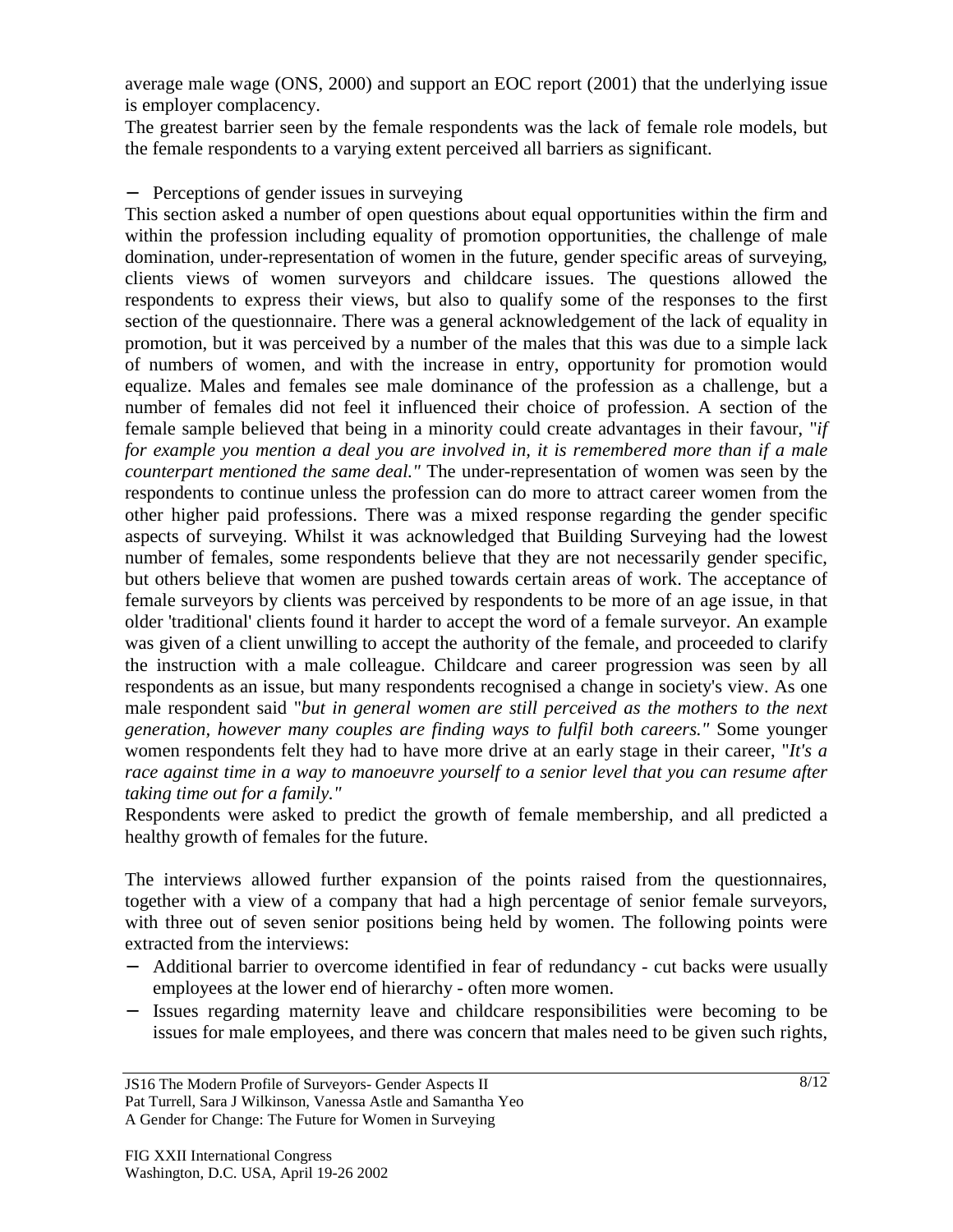not just women. "*I think that if they want to be at home with the children and the wife's the breadwinner then so be it."*

- − Attitudes to women and progression have changed. "*When I started it was full of old boys, and they didn't really want women in the workplace, but the people I started work with were people of my own age and people they had gone to college with, and treat you as equals."* Class was seen to be a segregation issue as much as gender in promotion to senior levels. "*I think in the past no doubt gender played a part, but I think the old golf club scenario of men only is changing all be it slowly, there will still be pockets of companies that are still very much male orientated."*
- − The male dominant culture of the profession "*There are two types, the wild boys who go out once a month, drink about 15 pints, if you cannot match them, don't play. There are women who join in with this. The second are the networkers who work on a one to one basis, in a small environment where a lot of business is discussed and the back-scratching still goes on." " I think the RICS holds the profession back…for example if you go on maternity leave you still have to pay full fees, there's no reduced fee and it is unclear when you phone up. I had a friend who went on maternity leave and then had depression so was off for two years and was told to take her APC again!"*
- − Attracting new school leavers to the profession "*probably the best way to attract more females into the profession, is by having young female surveyors attend careers fairs as teenagers are more likely to listen to young people rather than a member of the RICS some 30 years older.*

## **2.4 Findings**

This study produced a great deal of rich data from willing participants. The main findings confirmed Ellison's (1999) study that barriers still clearly exist for women surveyors to overcome in the career progression. The findings also confirmed that many male surveyors do not perceive the barriers for female surveyors. The lack of female role models was seen as significant. However there were a number of positive aspects of change in views evident from the study, particularly from younger surveyors and for the future. The resisters to change are seen as being from the old school and changing attitudes to family life are having a positive effect. The RICS is identified as an institution that needs to make progress in its attitudes to gender in a number of aspects, not least the RuleBook.

## **3. LET'S TWIST (TRAIN WOMEN IN SCIENCE, ENGINEERING, CONSTRUCTION & TECHNOLOGY )**

The Let's TWIST partnership started as a European Community funded project in 1998, aiming to increase recruitment, retention and progression of women in traditionally underrepresented areas. The initial main strands to the project, development and delivery of staff development training for lecturers and trainers of women on SECT (Science, Engineering, Construction and Technology) courses and a careers support and materials strand to encourage girls and women into SECT. The staff development training was delivered in a number of places in the UK to FE tutors, Community Tutors, Trainee Teachers, and HE tutors and also in Lisbon, Portugal for tutors who were to deliver the first Welding Training

JS16 The Modern Profile of Surveyors- Gender Aspects II Pat Turrell, Sara J Wilkinson, Vanessa Astle and Samantha Yeo A Gender for Change: The Future for Women in Surveying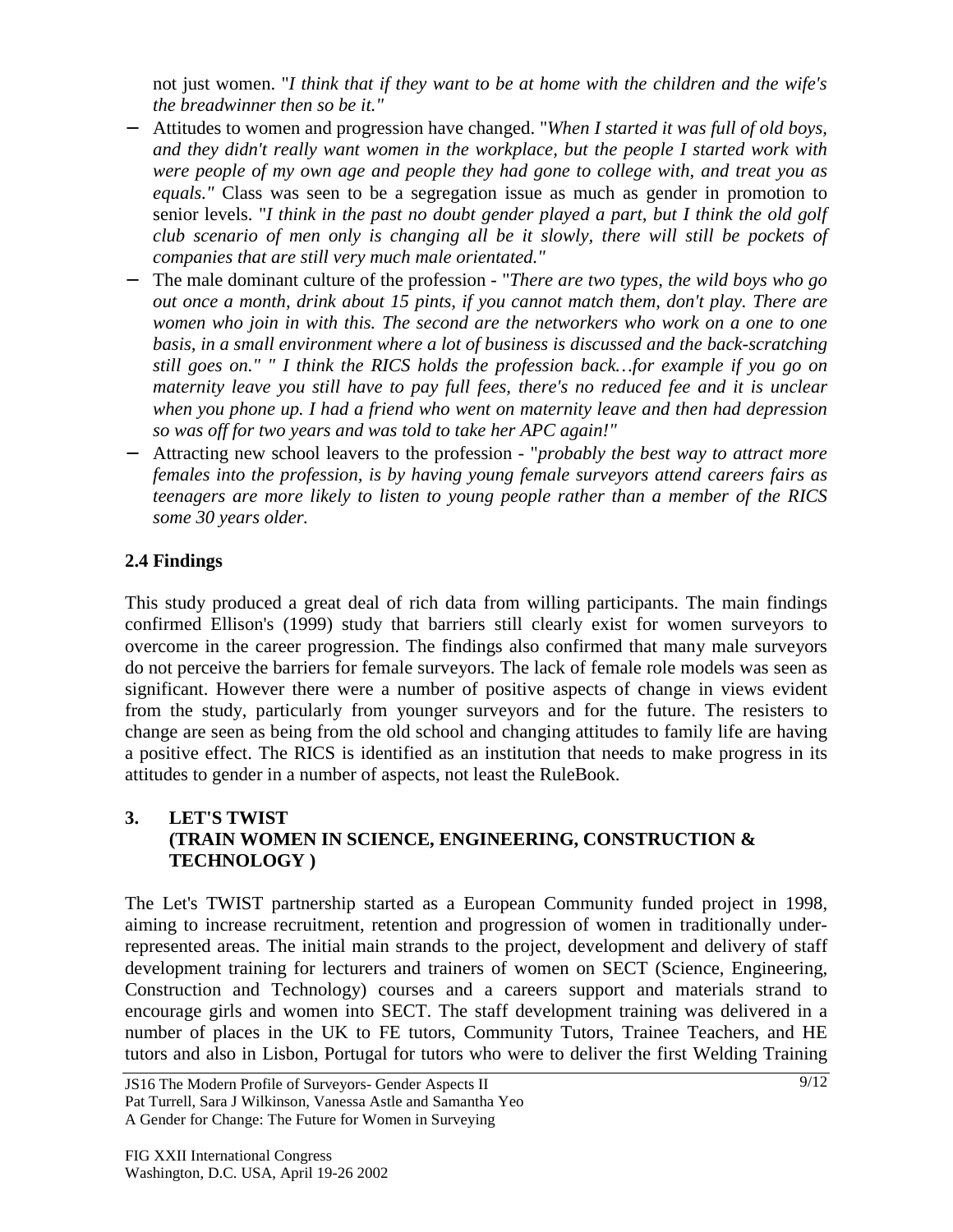Course for Women in Portugal. The evaluation of the training material and the delivery was very positive, and when the project finished in September 2000, Bradford College and Sheffield Hallam University agreed to support the continuing development of the work of Let's TWIST. Since the completion of the first project, Let's TWIST has continued by winning funding from Europe, and gaining commissions and consultancy from various bodies in the UK. The partnership works on a model of holistic tackling of the barriers, working on all aspects of the factors that limit the participation of girls and women in non-traditional areas of employment of engineering, construction, technology and now surveying. The partnership aims to mainstream good practice in recruitment, teaching and learning and employment. Let's TWIST has recently (November 2001) been successful in gaining funds from EQUAL (funded through European Social Fund) with other partners for a major three year project that aims to break down gender desegregation in target sectors of employment, and address cultural and attitudinal barriers that promote discrimination by building on the work already developed. In practice the partnership has been involved in and is developing the following initiatives:

- − Careers Work staff development training for careers workers in gender equity guidance and information; offering taster days for careers teachers to experience courses in engineering, construction and surveying; production of promotional material specifically aimed at girls and women; working with schools on activity days for girls to promote careers.
- − Staff Development Training continuation of the delivery of training to FE tutors across the UK; further development and delivery of training to HE tutors in universities across the UK; developing modules on the topic for teacher training courses.
- − Mentoring Work disseminating and initiating mentoring projects across the UK based on a framework developed at Bradford College whereby females in industry mentor female undergraduates, and female undergraduates mentor schoolgirls.
- − Employers Work advising and working with employers to increase recruitment and retention of women, developing cultural audits and good practice guides; assisting in upskilling of females employed in administrative roles or low paid occupations - in particular this is being applied to surveying firms in the UK, and IT occupations.
- − Policy Influence to engage with policy makers and professional bodies to encourage and influence change by taking part in working groups; general dissemination at conferences etc.

## **4. CONCLUSIONS**

It is clear that women have now progressed significantly in their involvement in education and employment such that girls and women make up at least half the population entering higher education and in employment in the UK (DfEE, 1998, HESA, 1999). In other professions such as medicine and law their have been significant inroads made to the traditional male domination (EOC, 2001) yet the surveying profession has still not been able to make any significant progress. Surveyors are a key global profession with their involvement in decision making in all areas of land and real estate and their influential position in advising on sustainability. The surveying profession therefore needs to address the barriers to entry and retention of women, if it is to maintain its influence and viability within the UK and the rest of the world. Sustainability, as discussed in the RICS global manifesto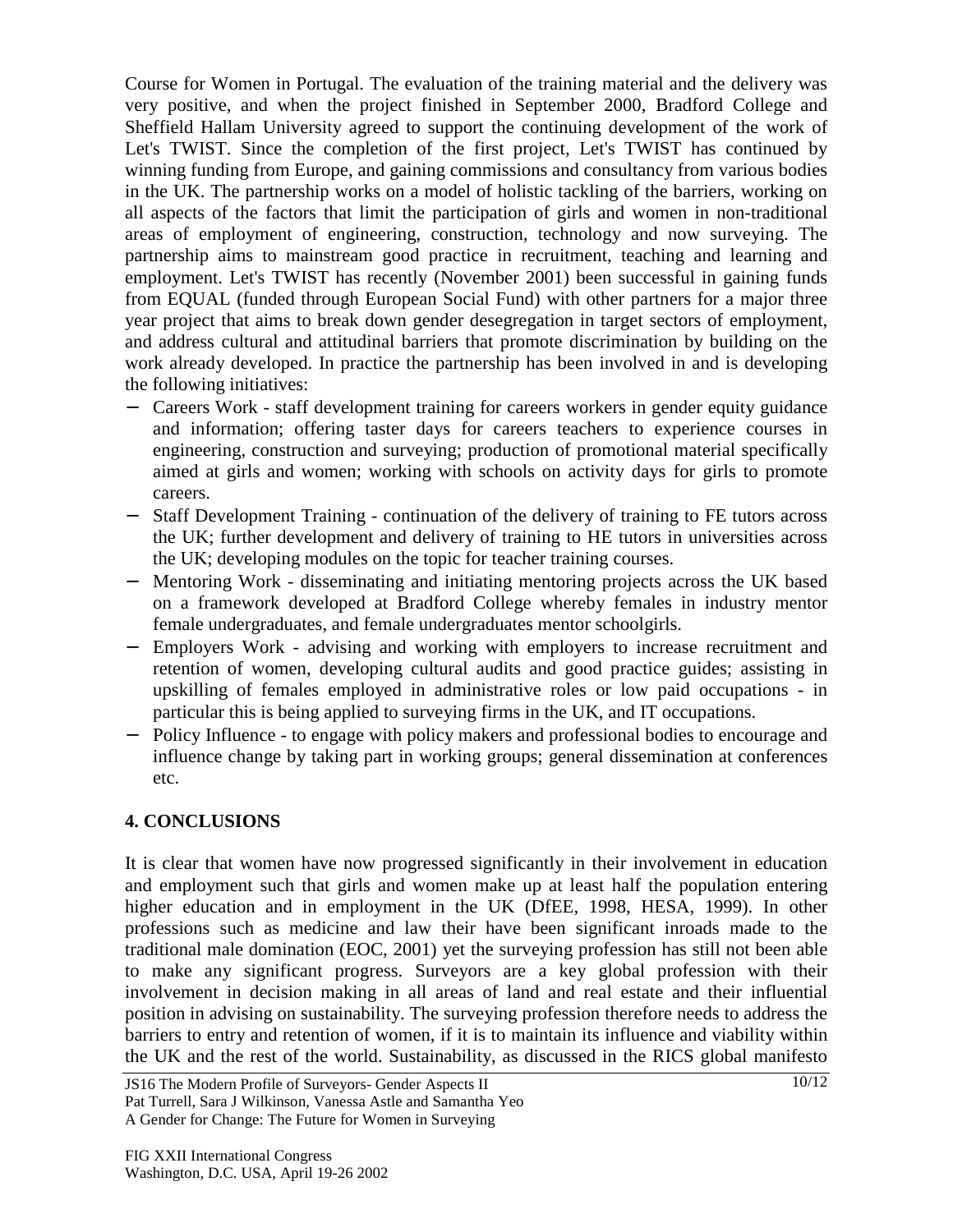(RICS, 2001) needs to ensure that decision making involves all stakeholders. In the past women have been an under-represented group within the decision making, process, and it is important that surveyors, as key sustainability decision makers reflect and understand the communities they work with.

Two studies undertaken by female surveying students found that barriers exist at different points in surveying - at entry and employment, and that some of those barriers are being addressed by the profession in different ways. At the entry point to surveying there is still a lack of awareness of the profession as a career for girls and women. This can be addressed by greater liaison between schools and surveyors in the profession and by increased information and awareness of careers advisers. Within the profession there are still barriers for women surveyors to overcome, including work-life balance issues and traditional attitudes of some male surveyors. There are, however, signs of positive change within a number of surveying firms in the UK. The RICS has been identified as an institution that needs to re-examine its attitudes to gender in a number of aspects. Change is happening, and Let's TWIST is one of a number of active groups in this area (e.g. Women in Property, Women in Science and Engineering etc.) who are moving things forward towards mainstreaming which (according to the Equal Opportunities Commission (2001)

"*builds equality openly and actively into policy -making processes at all levels and at all stages. It ensures that policies, programmes and actions specifically seek to achieve equality and do not put any group of people at a disadvantage*."

## **REFERENCES**

- Athena Project Report (1999) Mentoring women in SET, Bolton Institute Project Report 1, England
- Beattie, R. S. & McDougall, M. F. (1994) Peer Mentoring: A Development Strategy for the 1990s and Beyond in Research Conference on Mentoring, Sheffield Business School, England
- Court, G. and Moralee, J. (1995) Balancing the Building Team: Gender Issues in the Building Professions. The Institute of Employment Studies, Report 284, England
- DETR (1998) Building Equality in Construction, 22.6.1998, DETR CIS- Construction Monitor 28.10.1998 URL:

www.construction.detr.gov.uk/cis/common/june98/con16.html DfEE (1998) Labour Market and Skills Trends 1997/1998, p12, England

- Ellison, Louise, (1999) Surveying the Glass Ceiling, RICS Research Findings, England
- Equal Opportunities Commission (1999) Gender Equality and the Careers Service, England
- Equal Opportunities Commission (2001) What is Equality Mainstreaming? From Equal Opportunities Workshop, EQUAL meeting at Bradford College 5.12.2001, England
- Equal Opportunities Commission (2001) Professional Occupations : Equal Opportunities Commission Briefing Report, England
- European Commission (1997) Equal Opportunities for Women and Men in the European Union, Annual Report 1997, Brussels, Belgium.

HESA (1999) Press Release 29, URL:http//www.dfee.gov.uk/hesa

Office for National Statistics (1995) Survey database URL www.statistics.gov.uk Office for National Statistics (2000) New Earnings Survey URL www.statistics.gov.uk

JS16 The Modern Profile of Surveyors- Gender Aspects II

Pat Turrell, Sara J Wilkinson, Vanessa Astle and Samantha Yeo A Gender for Change: The Future for Women in Surveying